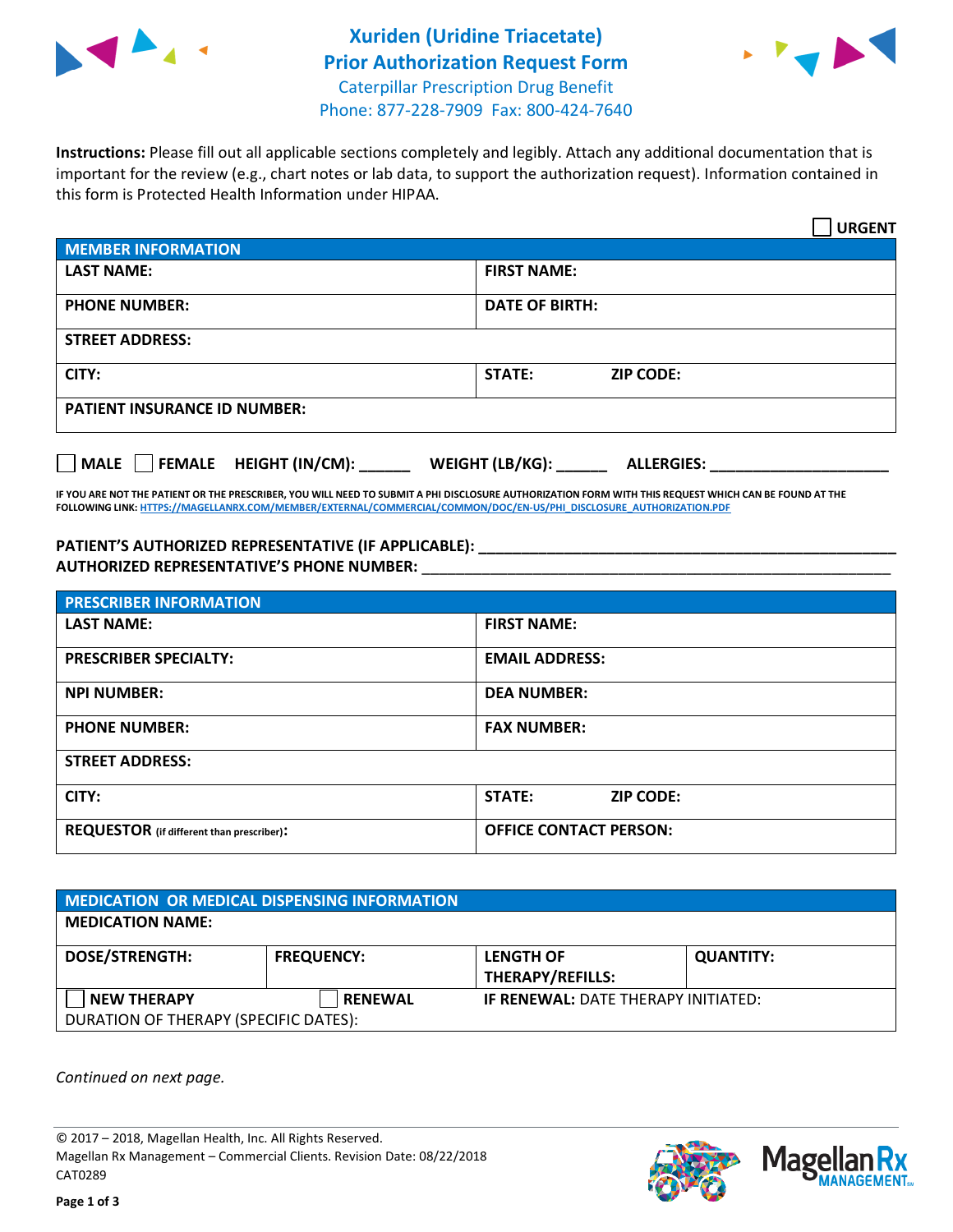



| MEMBER'S LAST NAME: NAME:                                                                                                                                                                                                                                                                                                                                                                          | <b>MEMBER'S FIRST NAME:</b>                                                                                                                                                                                   |                                                       |  |  |
|----------------------------------------------------------------------------------------------------------------------------------------------------------------------------------------------------------------------------------------------------------------------------------------------------------------------------------------------------------------------------------------------------|---------------------------------------------------------------------------------------------------------------------------------------------------------------------------------------------------------------|-------------------------------------------------------|--|--|
|                                                                                                                                                                                                                                                                                                                                                                                                    | 1. HAS THE PATIENT TRIED ANY OTHER MEDICATIONS FOR THIS CONDITION?                                                                                                                                            | YES (if yes, complete below)<br><b>NO</b>             |  |  |
| <b>MEDICATION/THERAPY (SPECIFY</b><br>DRUG NAME AND DOSAGE):                                                                                                                                                                                                                                                                                                                                       | <b>DURATION OF THERAPY (SPECIFY</b><br>DATES):                                                                                                                                                                | <b>RESPONSE/REASON FOR</b><br><b>FAILURE/ALLERGY:</b> |  |  |
|                                                                                                                                                                                                                                                                                                                                                                                                    |                                                                                                                                                                                                               | <b>ICD-10:</b>                                        |  |  |
| <b>2. LIST DIAGNOSES:</b><br>□ Hereditary orotic aciduria<br>□ Other Diagnosis__________________ICD-10 Code(s):______________                                                                                                                                                                                                                                                                      |                                                                                                                                                                                                               |                                                       |  |  |
| PRIOR AUTHORIZATION.<br><b>Clinical Information:</b>                                                                                                                                                                                                                                                                                                                                               | 3. REQUIRED CLINICAL INFORMATION: PLEASE PROVIDE ALL RELEVANT CLINICAL INFORMATION TO SUPPORT A<br>Does the patient have a diagnosis of hereditary orotic aciduria (HOA), also known as uridine monophosphate |                                                       |  |  |
| synthase [UMPS] deficiency?* □ Yes □ No<br>*Please provide clinical documentation confirming diagnosis and clinical course of disease.                                                                                                                                                                                                                                                             |                                                                                                                                                                                                               |                                                       |  |  |
| Does the patient have a markedly elevated urinary orotic acid level?* $\Box$ Yes $\Box$ No<br>*Please provide documented lab results.                                                                                                                                                                                                                                                              |                                                                                                                                                                                                               |                                                       |  |  |
| Select if the patient has the following markers of disease:*<br>□ Urinary orotate/orotidine ratio greater than 10<br>□ Low or absent erythrocyte OPRT (orotate phosphoribosyl-transferase) activity<br>$\square$ Erythrocyte ODC (orotidylic decarboxylase) activity equaling less than 1%<br>*Please provide documentation of supporting lab results.                                             |                                                                                                                                                                                                               |                                                       |  |  |
| Is Xuriden being prescribed by or in consultation with a medical geneticist or other specialist that treats inborn<br>errors of metabolism?□ Yes □ No                                                                                                                                                                                                                                              |                                                                                                                                                                                                               |                                                       |  |  |
| <b>Reauthorization:</b><br>If this is a reauthorization request, answer the following question:<br>Has the patient experienced a positive clinical response to Xuriden therapy, demonstrated by an improvement in<br>hematological parameters, urine orotic acid (OA) levels, orotidine levels and/or growth (height and weight)?*<br>$\square$ Yes $\square$ No<br>*Please provide documentation. |                                                                                                                                                                                                               |                                                       |  |  |
| Are there any other comments, diagnoses, symptoms, medications tried or failed, and/or any other information the<br>physician feels is important to this review?                                                                                                                                                                                                                                   |                                                                                                                                                                                                               |                                                       |  |  |
| Please note: Not all drugs/diagnosis are covered on all plans. This request may be denied unless all required<br>information is received.                                                                                                                                                                                                                                                          |                                                                                                                                                                                                               |                                                       |  |  |

© 2017 – 2018, Magellan Health, Inc. All Rights Reserved. Magellan Rx Management – Commercial Clients. Revision Date: 08/22/2018 CAT0289